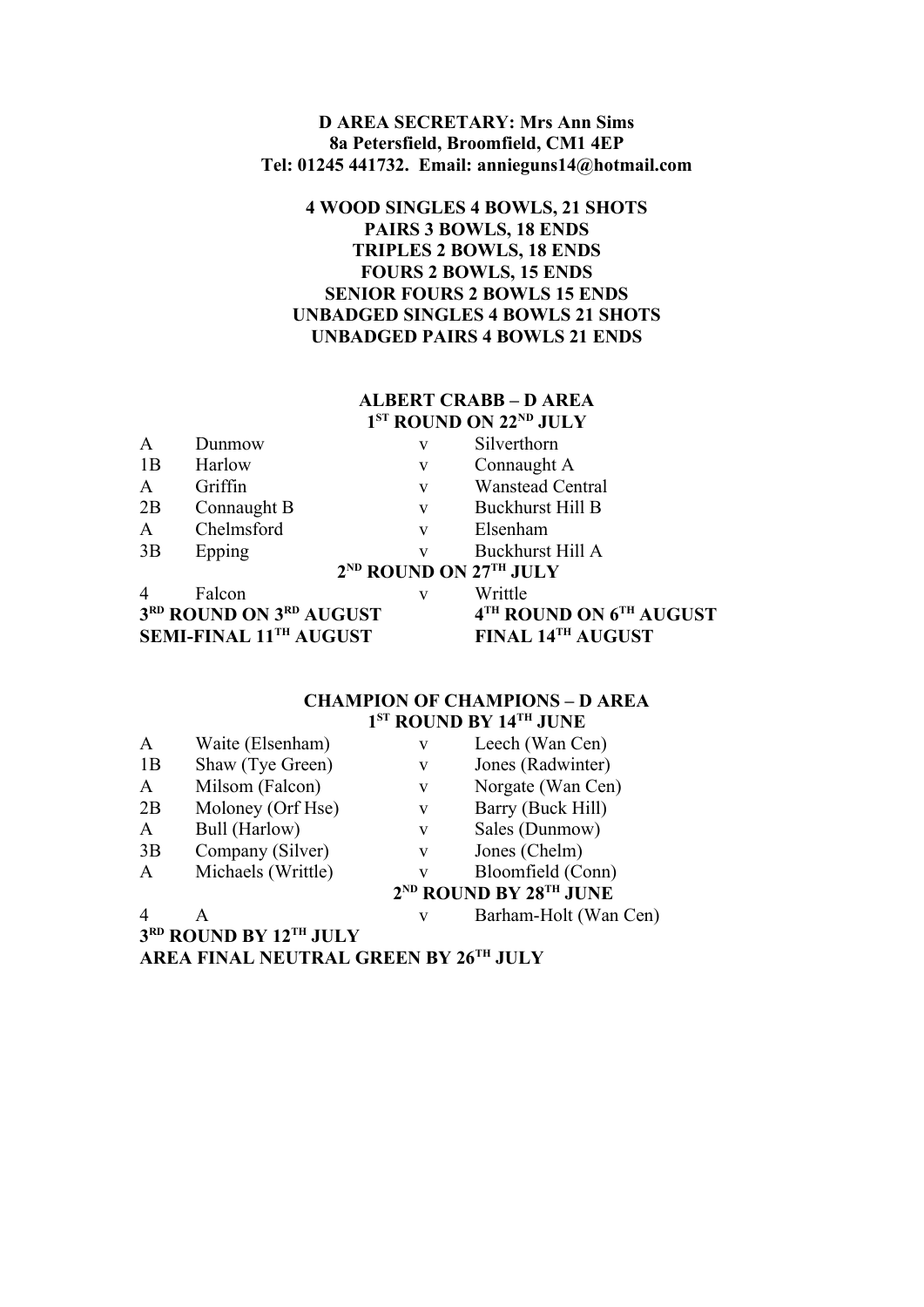#### **CHAMPIONSHIP SENIOR FOURS – D AREA 1 ST ROUND ON 14TH JULY**

| $\mathbf{1}$   | Catmur, Wood,                         | V            | Wood, Taplin,                  |
|----------------|---------------------------------------|--------------|--------------------------------|
|                | Smith, Bond (Buck Hill)               |              | Prior, Milsom (Falcon)         |
| $\overline{2}$ | Faulkner, Howells,                    | V            | Crouchman, Walker,             |
|                | Kemp, Bassett (Thaxted)               |              | Rout, Gunn (Chelm)             |
| 3              | Keeble, Larkin,                       | V            | Sales, Hicks,                  |
|                | Hurley, Cook (Harlow)                 |              | Butcher, Howard (Dunmow)       |
| 4              | Beavis, Drewe,                        | V            | Worts, Burns,                  |
|                | Sevant, Woodard (Falcon)              |              | Butcher, Meagher (Buck Hill)   |
| 5              | Gray, Townsend,                       | $\mathbf{V}$ | Armsby, Abel,                  |
|                | McGuigan, Bloomfield (Conn)           |              | Harper N, Finch (Harlow)       |
| 6              | Barry, Monk,                          | v            | Leech, Buck,                   |
|                | Coldham, Petar (Buck Hill)            |              | Barham-Holt, Beesley (Wan Cen) |
| 7              | Heavin, Bartle,                       | $\mathbf{V}$ | Stock, Grant,                  |
|                | Roberts, Company (Silver)             |              | Weiss, Carrington (Conn)       |
| 8              | Druce, Bird,                          | $\mathbf{V}$ | Clear, Waite,                  |
|                | Fortune, Norgate (Wan Cen)            |              | Martin, Hackett (Elsen)        |
|                | $2^{ND}$ ROUND ON $16^{TH}$ JULY      |              | 3RD ROUND ON 19TH JULY         |
|                | AREA FINAL NEUTRAL GREEN ON 21ST JULY |              |                                |
|                |                                       |              |                                |

#### **D1 AREA – UNBADGED SINGLES PRELIMINARY ROUND BY 17TH MAY**

| A                                           | Evans (Conn)                                     | V            | Charles (Larsen)                              |  |  |
|---------------------------------------------|--------------------------------------------------|--------------|-----------------------------------------------|--|--|
| 1B                                          | Dupay (Wan Cen)                                  | V            | Heavin (Silver)                               |  |  |
| A                                           | Barry (Buck Hill)                                | V            | Heasman (Conn)                                |  |  |
| 2B                                          | Company (Silver)                                 | V            | Monk (Buck Hill)                              |  |  |
|                                             |                                                  |              | 1 <sup>ST</sup> ROUND BY 31 <sup>ST</sup> MAY |  |  |
| 3                                           | Boyce (Wan Cen)                                  | V            | Gray (Conn)                                   |  |  |
| $\overline{4}$                              | Leech (Wan Cen)                                  | V            | Watkins (Buck Hill)                           |  |  |
| 5                                           | Meagher (Buck Hill)                              | V            | McGuigan (Conn)                               |  |  |
| 6                                           | Buck (Wan Cen)                                   | $\mathbf{V}$ | Stephens (Buck Hill)                          |  |  |
| 7                                           | Grant (Conn)                                     | V            | Gray (Wan Cen)                                |  |  |
| 8                                           | Everitt (Buck Hill)                              | V            | Ryan (Wan Cen)                                |  |  |
|                                             | 3RD ROUND BY 28TH JUNE<br>2ND ROUND BY 14TH JUNE |              |                                               |  |  |
|                                             | 4TH ROUND BY 12TH JULY                           |              |                                               |  |  |
| AREA FINAL NEUTRAL GREEN BY 26TH JULY 1 v 2 |                                                  |              |                                               |  |  |

#### **D1 AREA – UNBADGED PAIRS 1 ST ROUND BY 31ST MAY**

| A                        | Barry, Monk (Buck Hill)                        | $\mathbf{V}$ | McGuigan, Weiss (Conn)         |  |  |
|--------------------------|------------------------------------------------|--------------|--------------------------------|--|--|
| 1B                       | Leech, Buck (Wan Cen)                          | V            | Tomlinson, Everitt (Buck Hill) |  |  |
| $\mathbf{A}$             | Clark, Smith (Buck Hill)                       | V            | Mead, Hammond (Epping)         |  |  |
| 2B                       | Stephens, Watkins (Buck H) v                   |              | Heavin, Company (Silver)       |  |  |
| $\mathbf{A}$             | Mole, Grant (Conn)                             | v            | Ryan, Lee (Wan Cen)            |  |  |
| 3B                       | Catmur, Worts (Buck Hill)                      | $\mathbf{V}$ | Meredith, Rosen (Conn)         |  |  |
| $\mathbf{A}$             | Gray, Townsend (Conn)                          | v            | Petar, Burns (Buck Hill)       |  |  |
|                          | 2 <sup>ND</sup> ROUND BY 14 <sup>TH</sup> JUNE |              |                                |  |  |
| $\boldsymbol{\varDelta}$ | A                                              | $\mathbf{V}$ | Charles, Smith (Larsen)        |  |  |
|                          | 3RD ROUND BY 28TH JUNE                         |              | 4TH ROUND BY 12TH JULY         |  |  |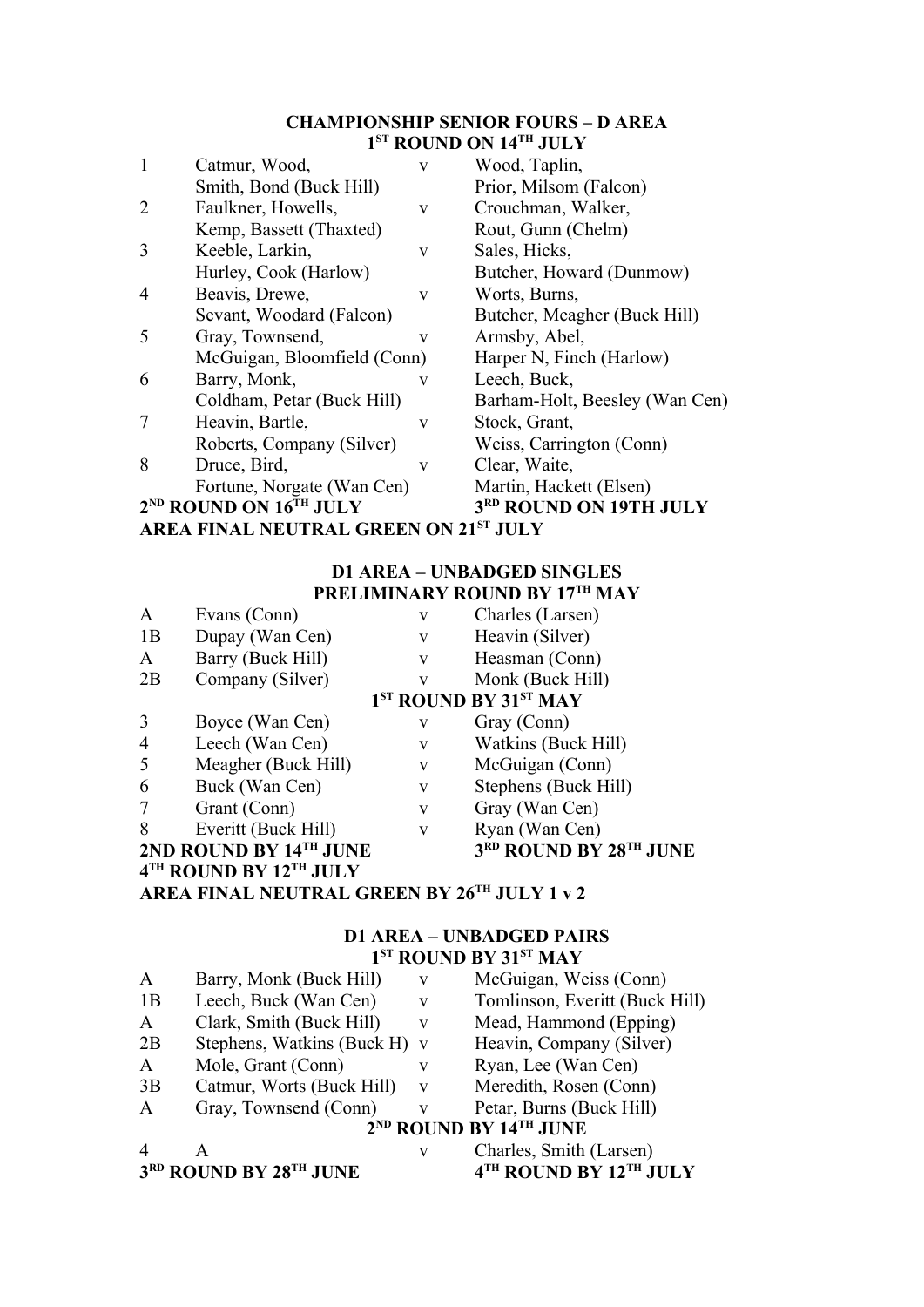## **AREA FINAL NEUTRAL GREEN BY 26TH JULY 1 v 2**

#### **D1 AREA – CHAMPIONSHIP SINGLES PRELIMINARY ROUND ON 11TH MAY** A Heavin (Silver) v Barham-Holt (Wan Cen) **1 ST ROUND ON 14TH MAY** 1 A v Gray (Wan Cen) 2 Stephens (Buck Hill) v Ryan (Wan Cen) 3 Charles (Larsen) v Beesley (Wan Cen) 4 Watkins (Buck Hill) v Buck (Wan Cen) 5 Barry (Buck Hill) v Leech (Wan Cen) 6 Butcher (Buck Hill) v Norgate (Wan Cen) 7 Dupay (Wan Cen) v Company (Silver) 8 Lee (Wan Cen) v Bloomfield (Conn)

**2 ND ROUND ON 17TH MAY 3**

**4 TH ROUND ON 21ST MAY AREA FINAL NEUTRAL GREEN ON 24TH MAY 1 v 2**

#### **RD ROUND ON 19TH MAY**

#### **D1 AREA – CHAMPIONSHIP PAIRS PRELIMINARY ROUND ON 26TH MAY**

| A  | Catmur, Smith (Buck Hill)                     | $\mathbf{V}$ | Michael, Gray (Wan Cen)                       |
|----|-----------------------------------------------|--------------|-----------------------------------------------|
| 1B | Butcher, Burns (Buck Hill)                    | $\mathbf{V}$ | Leech, Buck (Wan Cen)                         |
| A  | Petar, Coldham (Buck Hill)                    | V            | Hammond, Cobbin (Epping)                      |
|    |                                               |              | 1 <sup>ST</sup> ROUND ON 28 <sup>TH</sup> MAY |
| 2  | A                                             | V            | Stephens, Watkins (Buck Hill)                 |
| 3  | Jolly, Davis (Buck Hill)                      | V            | Townsend, Carrington (Conn)                   |
| 4  | Barry, Monk (Buck Hill)                       | V            | Druce, Norgate (Wan Cen)                      |
| 5  | Heavin, Company (Silver)                      | $\mathbf{V}$ | McGuigan, Weiss (Conn)                        |
| 6  | Gray, Bloomfield (Conn)                       | V            | Ryan, Lee (Wan Cen)                           |
| 7  | Charles, Smith (Larsen)                       | V            | Barham-Holt, Beesley (Wan Cen)                |
| 8  | Wood, Bond (Buck Hill)                        | $\mathbf{V}$ | Bird, Fortune (Wan Cen)                       |
|    | 2 <sup>ND</sup> ROUND ON 1 <sup>ST</sup> JUNE |              | 3RD ROUND ON 4TH JUNE                         |
|    | 4 <sup>TH</sup> ROUND ON 7TH JUNE             |              |                                               |

**AREA FINAL NEUTRAL GREEN ON 9TH JUNE 1 v 2**

#### **D1 AREA – CHAMPIONSHIP TRIPLES 1 ST ROUND ON 14TH JUNE**

| A            | Hall, Howe, Wheeler     | V | Langford, Hammond, Cobbin |
|--------------|-------------------------|---|---------------------------|
|              | (Woodford)              |   | (Epping)                  |
| 1B           | Ryan, Lee, Gray         | V | Barry, Coldham, Petar     |
|              | (Wan Cen)               |   | (Buck Hill)               |
| $\mathbf{A}$ | Gray, McGuigan, Weiss   | V | Worts, Monk, Burns        |
|              | (Conn)                  |   | (Buck Hill)               |
| 2B           | Druce, Fortune, Norgate | V | Glover, Haynes, Sharratt  |
|              | (Wan Cen)               |   | (Woodford)                |
| $\mathbf{A}$ | Swanson, Townsend,      | V | Heavin, Roberts, Company  |
|              | Carrington (Conn)       |   | (Silver)                  |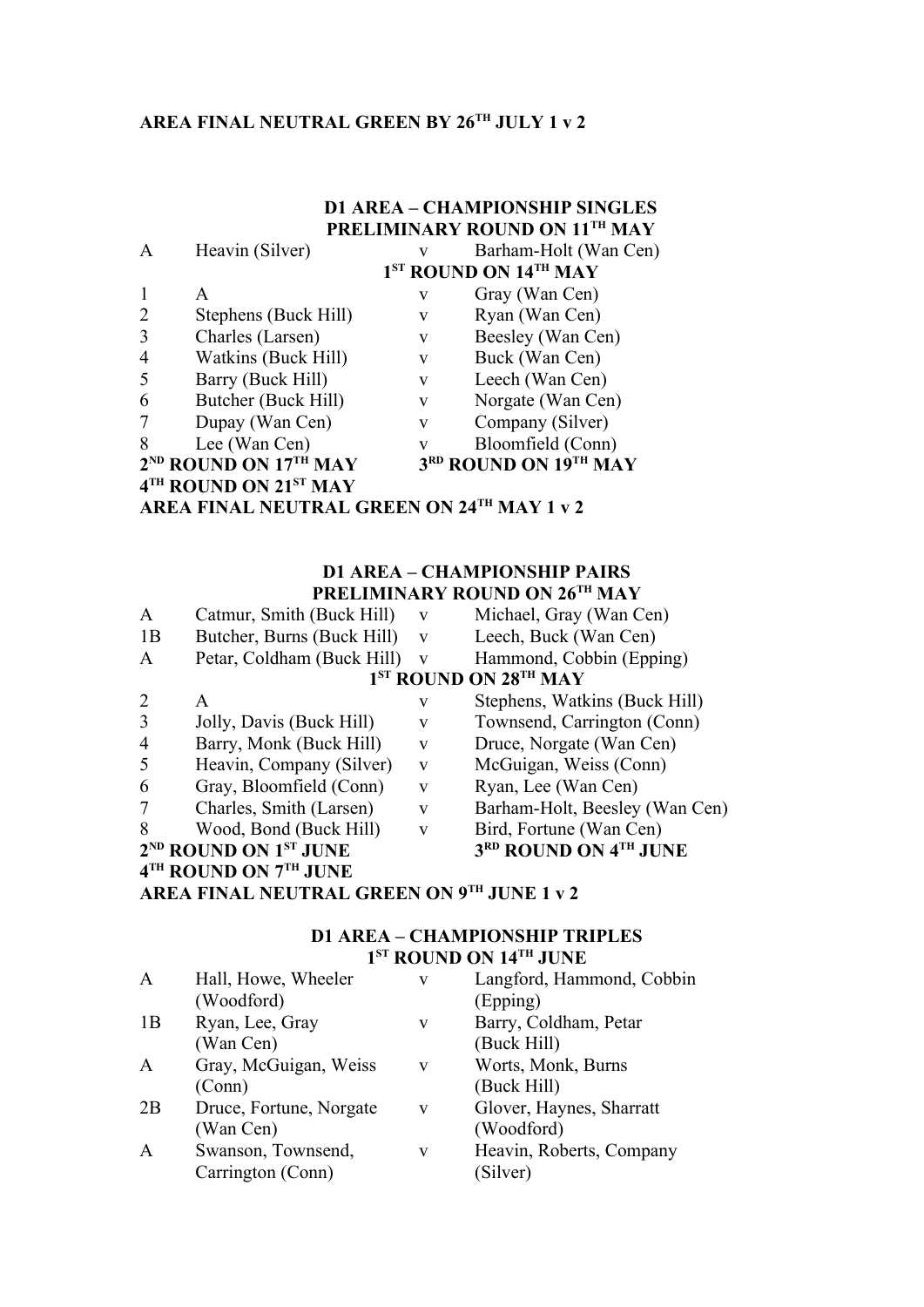| 3B                                          | Picton, Green, Davis   | V  | Leech, Barham-Holt, Buck                       |
|---------------------------------------------|------------------------|----|------------------------------------------------|
|                                             | (Buck Hill)            |    | (Wan Cen)                                      |
|                                             |                        |    | 2 <sup>ND</sup> ROUND ON 16 <sup>TH</sup> JUNE |
| $\overline{4}$                              | Meredith, Rosen,       | V. | Catmur, Smith, Bond                            |
|                                             | Piercy-Farley (Conn)   |    | (Buck Hill)                                    |
|                                             | 3RD ROUND ON 21ST JUNE |    | 4TH ROUND ON 23RD JUNE                         |
| AREA FINAL NEUTRAL GREEN ON 25TH JUNE 1 v 2 |                        |    |                                                |

#### **D1 AREA – CHAMPIONSHIP FOURS 1 ST ROUND ON 28TH JUNE**

| Langford, Ramsden,         | V            | Watkins, Catmur,                                                           |
|----------------------------|--------------|----------------------------------------------------------------------------|
| Hammond, Mead (Epping)     |              | Smith, Stephens (Buck Hill)                                                |
| Stock, Townsend,           | V            | Moloney, Thompson,                                                         |
| Weiss, Carrington (Conn)   |              | Newstead, Ronson (Orf Hse)                                                 |
| Worts, Burns,              | V            | Leech, Buck,                                                               |
|                            |              | Barham-Holt, Beesley (Wan Cen)                                             |
|                            |              | 2 <sup>ND</sup> ROUND ON 30 <sup>TH</sup> JUNE                             |
| A                          | V            | Gray, Grant,                                                               |
|                            |              | McGuigan, Bloomfield (Conn)                                                |
| Druce, Bird,               | V            | Barry, Monk,                                                               |
| Fortune, Norgate (Wan Cen) |              | Coldham, Petar (Buck Hill)                                                 |
| Picton, Jolly,             | $\mathbf{V}$ | Ryan, Gray,                                                                |
| Green, Davis (Buck Hill)   |              | Lee, Dupuy (Wan Cen)                                                       |
| 3RD ROUND ON 2ND JULY      |              | 4TH ROUND ON 5TH JULY                                                      |
|                            |              |                                                                            |
|                            |              | Butcher, Meagher (Buck Hill)<br>AREA FINAL NEUTRAL GREEN ON 8TH JULY 1 v 2 |

#### **D2 AREA – UNBADGED SINGLES PRELIMINARY ROUND BY 17TH MAY**

| $\mathbf{1}$   | Michaels (Writtle)               | V            | Harper N (Harlow)                             |
|----------------|----------------------------------|--------------|-----------------------------------------------|
| 1B             | Vann (Falcon)                    | V            | Revell (Writtle)                              |
| $\mathbf{A}$   | Keeble (Harlow)                  | $\mathbf{V}$ | Waite (Elsen)                                 |
|                |                                  |              | 1 <sup>ST</sup> ROUND BY 31 <sup>ST</sup> MAY |
| $\overline{2}$ | A                                | V            | Faulkner (Thaxted)                            |
| 3              | Abel (Harlow)                    | V            | Wingrove (Griffin)                            |
| $\overline{4}$ | Finch (Harlow)                   | V            | Deal (Chelm)                                  |
| 5              | Prior (Falcon)                   | V            | Armsby (Harlow)                               |
| 6              | Bull (Harlow)                    | $\mathbf{V}$ | Jones (Rad)                                   |
| 7              | Marshall (Dunmow)                | V            | King (Griffin)                                |
| 8              | Rivers (Thaxted)                 | $\mathbf{V}$ | Harvey (Writtle)                              |
|                | $2^{ND}$ ROUND BY $14^{TH}$ JUNE |              | 3RD ROUND BY 28TH JUNE                        |
|                | 4TH ROUND BY 12TH JULY           |              |                                               |

**AREA FINAL NEUTRAL GREEN BY 26TH JULY 1 v 2**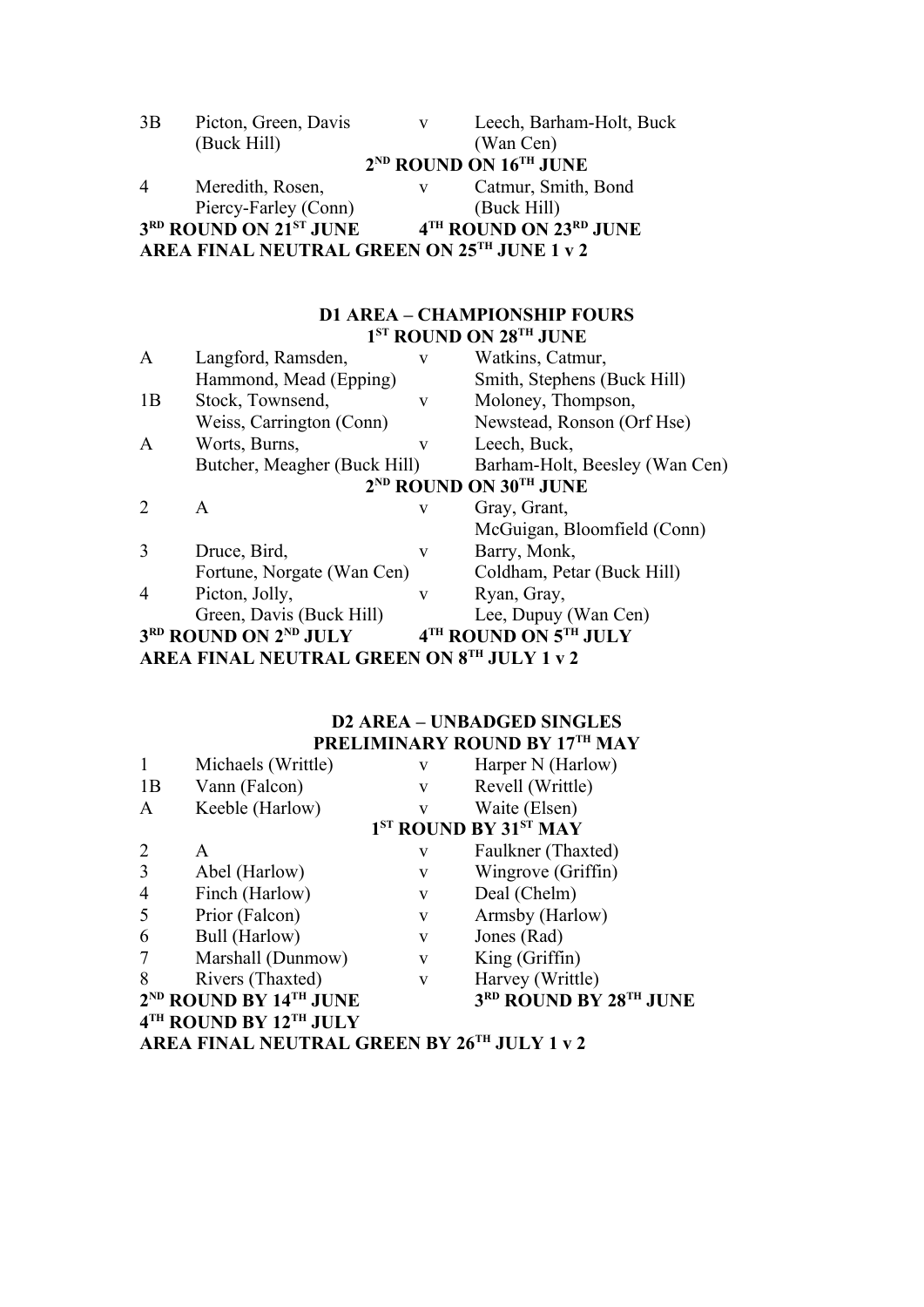#### **D2 AREA – UNBADGED PAIRS 1 ST ROUND BY 31ST MAY**

| 1 | Walker, Rout (Chelm)                                         | v | A |
|---|--------------------------------------------------------------|---|---|
| 2 | Revell, Michaels (Writtle)                                   | v | V |
| 3 | Vann, Woodard (Falcon)                                       | v | L |
| 4 | Hollingworth, Collins (Clav)                                 | V | A |
| 5 | King, Ellis (Griffin)                                        | v | R |
| 6 | Lavender, Watling (Dun)                                      | V | P |
| 7 | Harper N, Finch (Harlow)                                     | v | Е |
| 8 | Cooper, Keeble (Harlow)                                      | v | F |
|   | 2 <sup>ND</sup> ROUND BY 14 <sup>TH</sup> JUNE               |   | 3 |
|   | $4^{\text{\tiny{TH}}}$ ROUND BY $12^{\text{\tiny{TH}}}$ JULY |   |   |

- Aston, Jordan (Griffin) Waite, Kennelly (Elsen) Larkin, Ramsey (Harlow)
- Abel, Armsby (Harlow)
- Rivers, Howells (Thaxted)
- Prior, Fryer (Falcon)
- Deal, Barnard (Chelm)
- Harvey, Ellis (Writtle)
- **RD ROUND BY 28TH JUNE**

# **D2 AREA – CHAMPIONSHIP SINGLES**

## **PRELIMINARY ROUND ON 11TH MAY**

| A              | Revell (Writtle)                  | V | Prior (Falcon)                    |
|----------------|-----------------------------------|---|-----------------------------------|
| 1B             | Sales (Dun)                       | V | Shaw (Tye Green)                  |
| A              | Cook (Harlow)                     | V | Howard (Dun)                      |
|                |                                   |   | 1 <sup>ST</sup> ROUND ON 14TH MAY |
| 2              | A                                 | v | Wilson (Rad)                      |
| $\overline{3}$ | Armsby (Harlow)                   | V | Vann (Falcon)                     |
| $\overline{4}$ | Keeble (Harlow)                   | V | Gunn (Chelm)                      |
| 5              | Clear (Elsen)                     | V | Harper N (Harlow)                 |
| 6              | Deal (Chelm)                      | V | Abel (Harlow)                     |
| 7              | Finch (Harlow)                    | V | Martin (Elsen)                    |
| 8              | Bull (Harlow)                     | V | Adams (Writtle)                   |
|                | 2 <sup>ND</sup> ROUND ON 17TH MAY |   | 3RD ROUND ON 19TH MAY             |
|                | 4TH ROUND ON 21ST MAY             |   |                                   |

## **AREA FINAL NEUTRAL GREEN ON 24TH MAY 1 v 2**

**AREA FINAL NEUTRAL GREEN BY 26TH JULY 1 v 2**

#### **D2 AREA – CHAMPIONSHIP PAIRS PRELIMINARY ROUND ON 26TH MAY**

| A                                          | Cook, Armsby (Harlow)                         | V            | Clear, Waite (Elsen)                          |  |  |  |  |
|--------------------------------------------|-----------------------------------------------|--------------|-----------------------------------------------|--|--|--|--|
| 1B                                         | Monks, Nathan (Clav)                          | V            | Sevant, Beavis (Falcon)                       |  |  |  |  |
|                                            |                                               |              | 1 <sup>ST</sup> ROUND ON 28 <sup>TH</sup> MAY |  |  |  |  |
| $\overline{2}$                             | Hurley, Ramsey (Harlow)                       | $\mathbf{V}$ | Taplin, Clarke (Falcon)                       |  |  |  |  |
| 3                                          | Bull, Finch (Harlow)                          | V            | Barnard, Wilson (Chelm)                       |  |  |  |  |
| $\overline{4}$                             | Cooper, Abel (Harlow)                         | V            | Sales, Hicks (Dun)                            |  |  |  |  |
| 5                                          | Whiteman, Adams (Writtle)                     | $\mathbf{V}$ | Vann, Woodard (Falcon)                        |  |  |  |  |
| 6                                          | Monk, Moore (Falcon)                          | V            | Searle, Wilson (Rad)                          |  |  |  |  |
| 7                                          | Hackett, Martin (Elsen)                       | V            | Butcher, Howard (Dun)                         |  |  |  |  |
| 8                                          | Larkin, Keeble (Harlow)                       | V            | Jones, Gunn (Chelm)                           |  |  |  |  |
|                                            | 2 <sup>ND</sup> ROUND ON 1 <sup>ST</sup> JUNE |              | 3RD ROUND ON 4TH JUNE                         |  |  |  |  |
|                                            | 4TH ROUND ON 7TH JUNE                         |              |                                               |  |  |  |  |
| AREA FINAL NEUTRAL GREEN ON 9TH JUNE 1 v 2 |                                               |              |                                               |  |  |  |  |